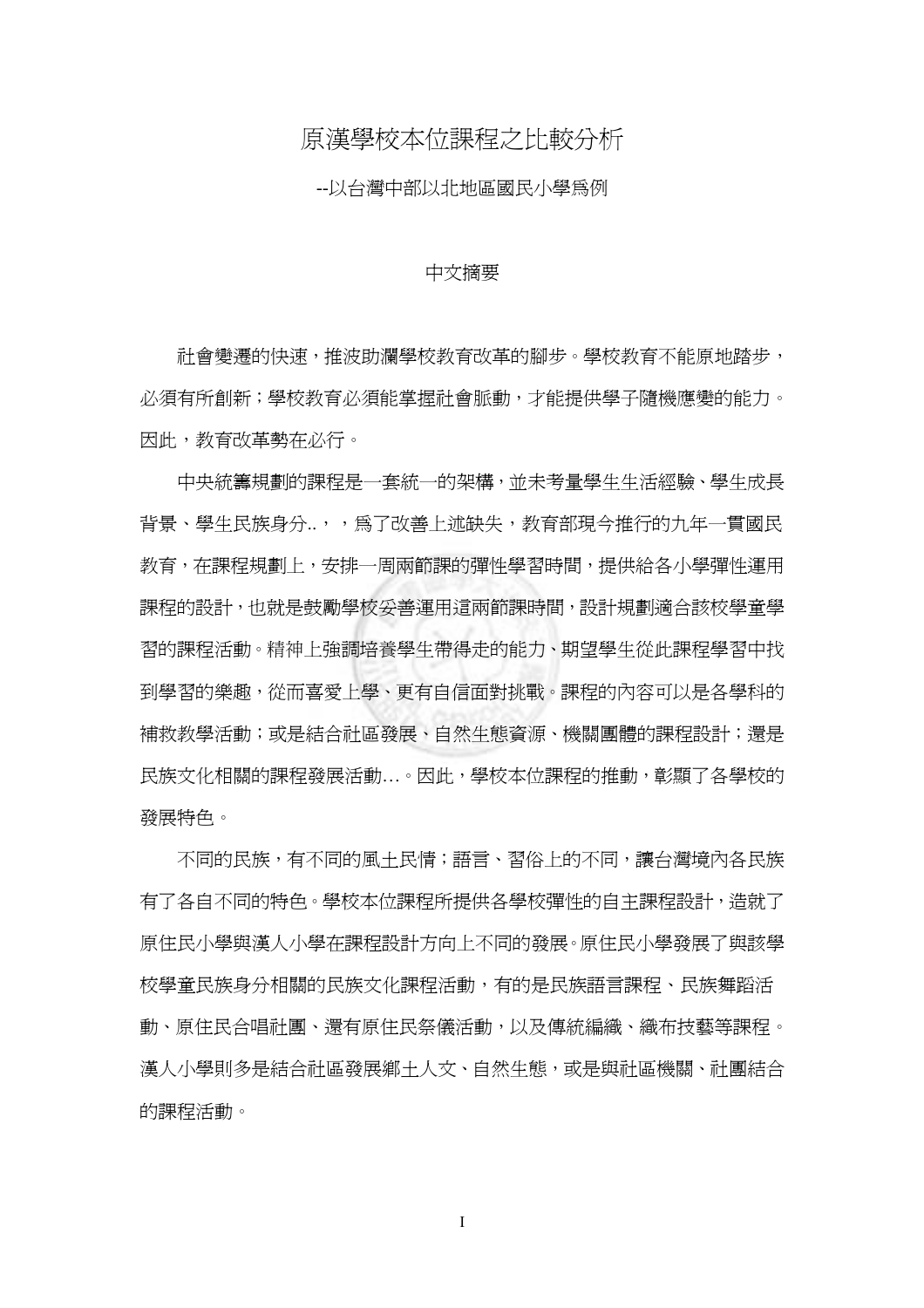本論文是以比較分析台灣中部以北地區,八所原漢國民小學所推動的學校本 位課程活動,透過訪談、問卷調査,綜合歸納後得到下列點結論:

壹、原住民小學學校本位課程發展傾向於民族文化相關課程。

貳、漢人小學學校本位課程發展多與社區資源相結合。

參、原住民教師比漢人教師關心民族教育。

肆、學生喜愛主題活動式課程。

伍、學校本位課程活動設計打造學校特色。

關鍵字:學校本位課程

原住民族教育

族群認同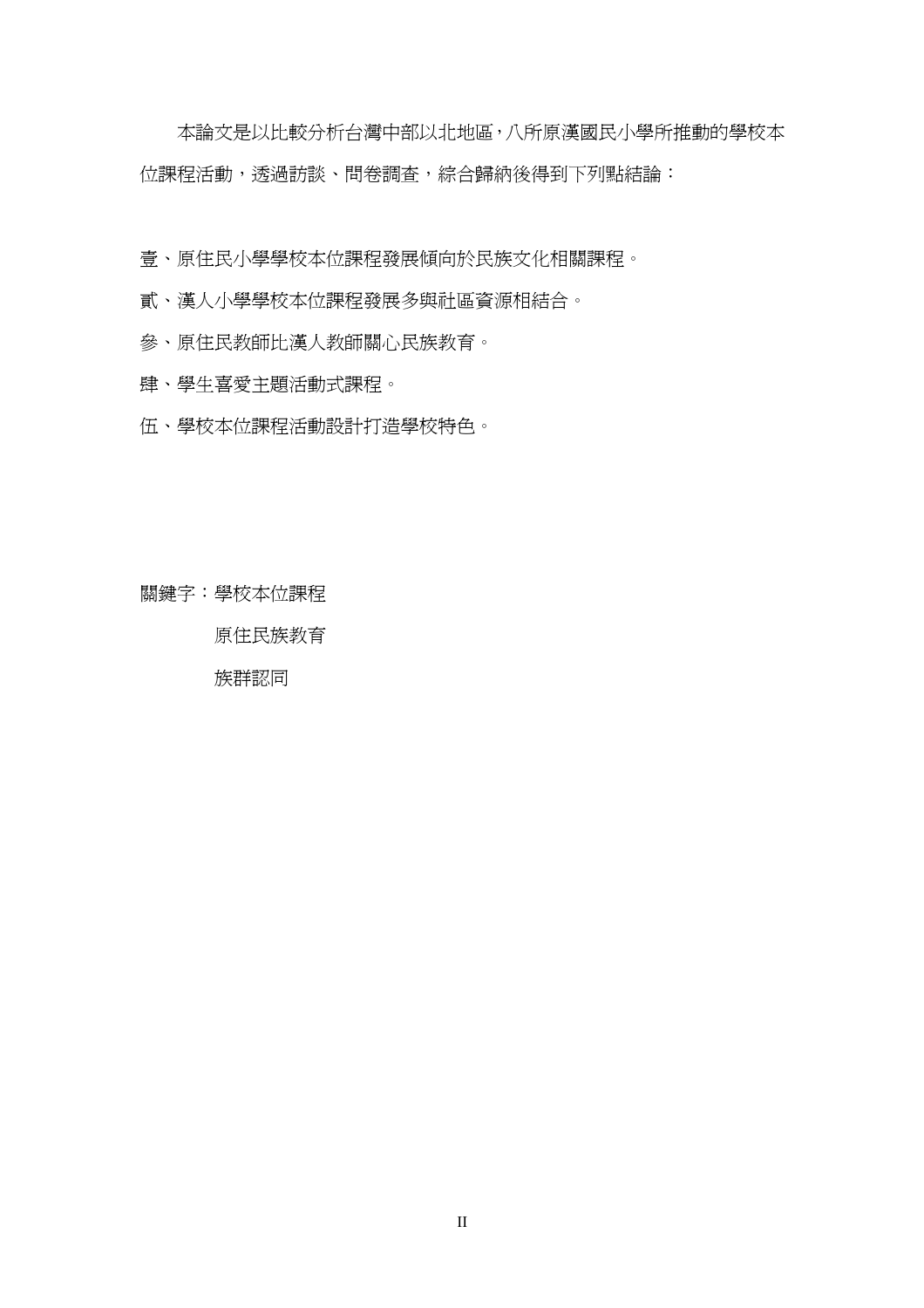## Study and Analyze the School-based Curriculum of Aboriginal Schools and General School for the Northern of Taiwan Elementary Schools

 The modern society changes so fast that it accelerates the revolution in our system of education and the school education system should innovate in order to make progress instead of regression. To provide students with the ability to adapt modern society, which changes all the time, revolution in our educational system is imperative.

 The central government designed curriculum, a prevailing uniformity of educational skeleton, concerns nothing about the living experience, backgrounds and special racial dignity of the individual, so the Department of Education promotes the nine-year integrated education, an educational frame, in order to correct the flaw that ignores individual characteristics. The nine-year integrated education provides the flexibility in program design by arranging elastic courses two times a week. In other words, the purpose on this special educational frame is that appropriate arrangement for activities and programs which suit students. Moreover, the essence of the nine-year integrated education puts emphasis on the spirit that the individual can see the fun of learning. In additionnine-year integrated education, students love to go to school and act with confidence to face challenges. The ingredients of the program may contain tutorial class or cooperate with community development, nature resources, and public welfare organizations. Therefore, advocating the school-based curriculum makes traits of every single school more obvious.

 Generally speaking, diverse races have dissimilar cultures which are unique. The variety of historical backgrounds, languages and custom contribute the special feature which belongs to natives in Taiwan. The school-based curriculum which offers flexibility in program design makes the difference in curriculum arrangement between aboriginal elementary school and general elementary school. The aboriginal elementary schools have developed the cultural programs, which include mother language, folk dance, chorus, ritual ceremony and traditional weave skill, relating to their historical background according to the traits that students present. On the other hand, the general elementary schools combine their programs with native humanism, environmental concerns or cooperate with community activities and public welfare organizations.

 The thesis analysis and compares the school-based curriculum of eight schools which include aboriginal and general elementary schools in north and central Taiwan